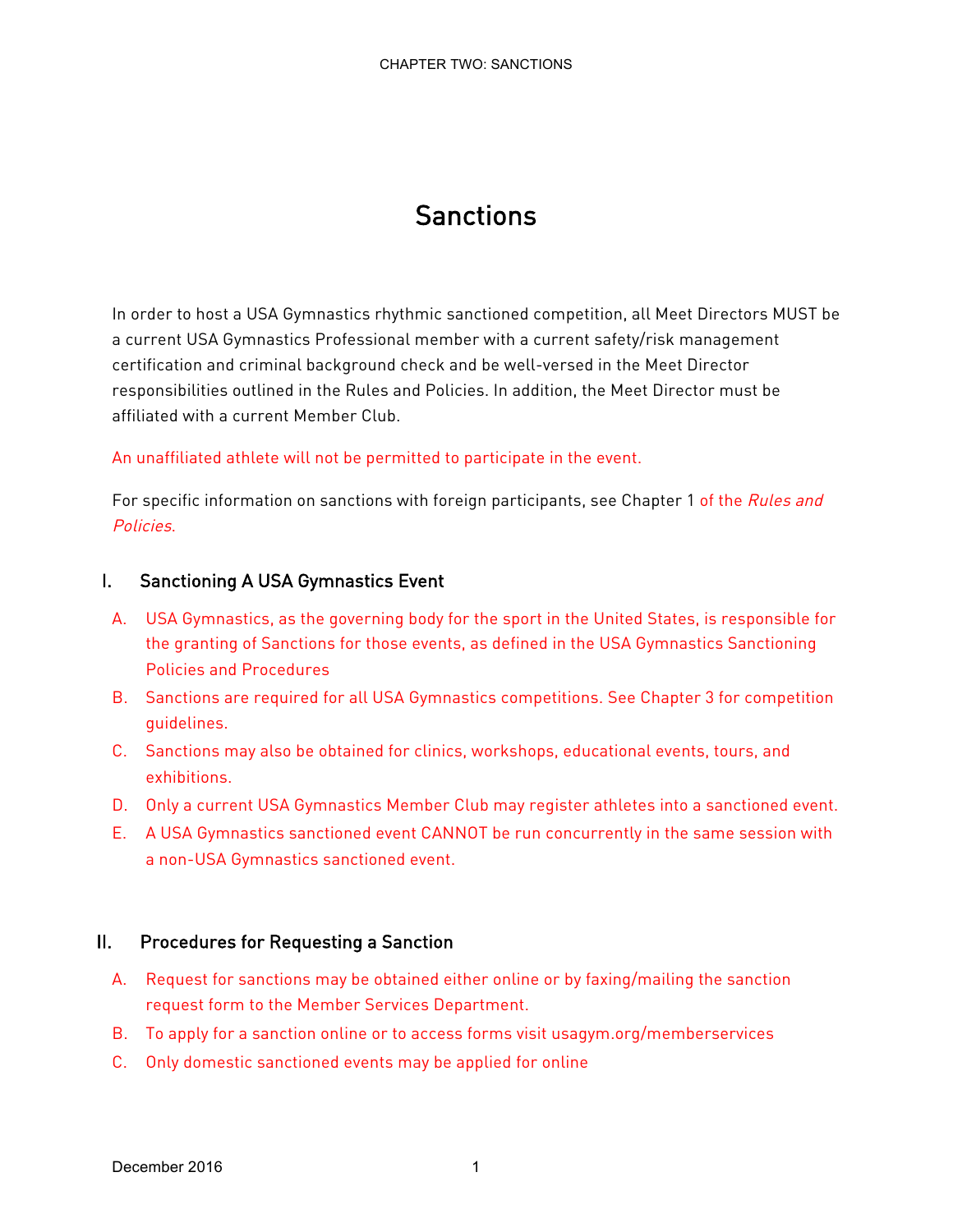- D. When requesting a sanction, equipment/venue set-up/take down and training days must be included, as well as competition days.
- E. Only one discipline per sanction.
- F. Events conducted in more than one location must have a separate sanction for each location.
- G. Once a sanction has been granted, the USA Gymnastics Rhythmic Rules and Policies must be followed. Please see Chapter 3 for specific meet director responsibilities.
- H. Domestic Sanction Fee
	- 1. The fee is \$100.00 for ALL domestic sanctioned events. Sanction fees (and any late fees) are not refundable, regardless of the reason for cancelling a meet.
- I. Foreign Sanctions
	- 1. For events in which foreign athletes and coaches participate, a foreign sanction request form and fee of \$300 must be sent via mail/fax/e-mail to the Member Services department for processing. For more details, see Chapter 1 of the Rhythmic Rules and Policies.
- J. Rush Fees
	- 1. Sanction request for in-house processing 7 business days or less than the start date of the event will be assessed a \$35 rush fee. Online request will not incur a rush fee.

### III. Sanction Violations and Penalties

SANCTION VIOLATIONS MAY RESULT IN A FINE, VOIDING of A COMPETITION AND its RESULTS, AND/OR LOSS OF SANCTIONING PRIVILEGES.

1. Sanction Violations

When a Meet Director and/or other Professional or Jr. Professional member(s) participating in the event fails to follow the USA Gymnastics Rhythmic Rules and Policies, actions will be taken against the Meet Director and/or the individual offenders by the USA Gymnastics Office.

- 2. Violations on the part of the Meet Director include:
	- a. Allowing coaches, judges and athletes on the floor without current, valid memberships and/or educational/background check certifications. This includes Professional members, Junior Professional members, Introductory Athletes and Athlete members.
	- b. Violations of any regulation within the Rules and Policies.
	- c. Improper timing of the competition:
		- i. Athletes in the gym too long (over 5 hours).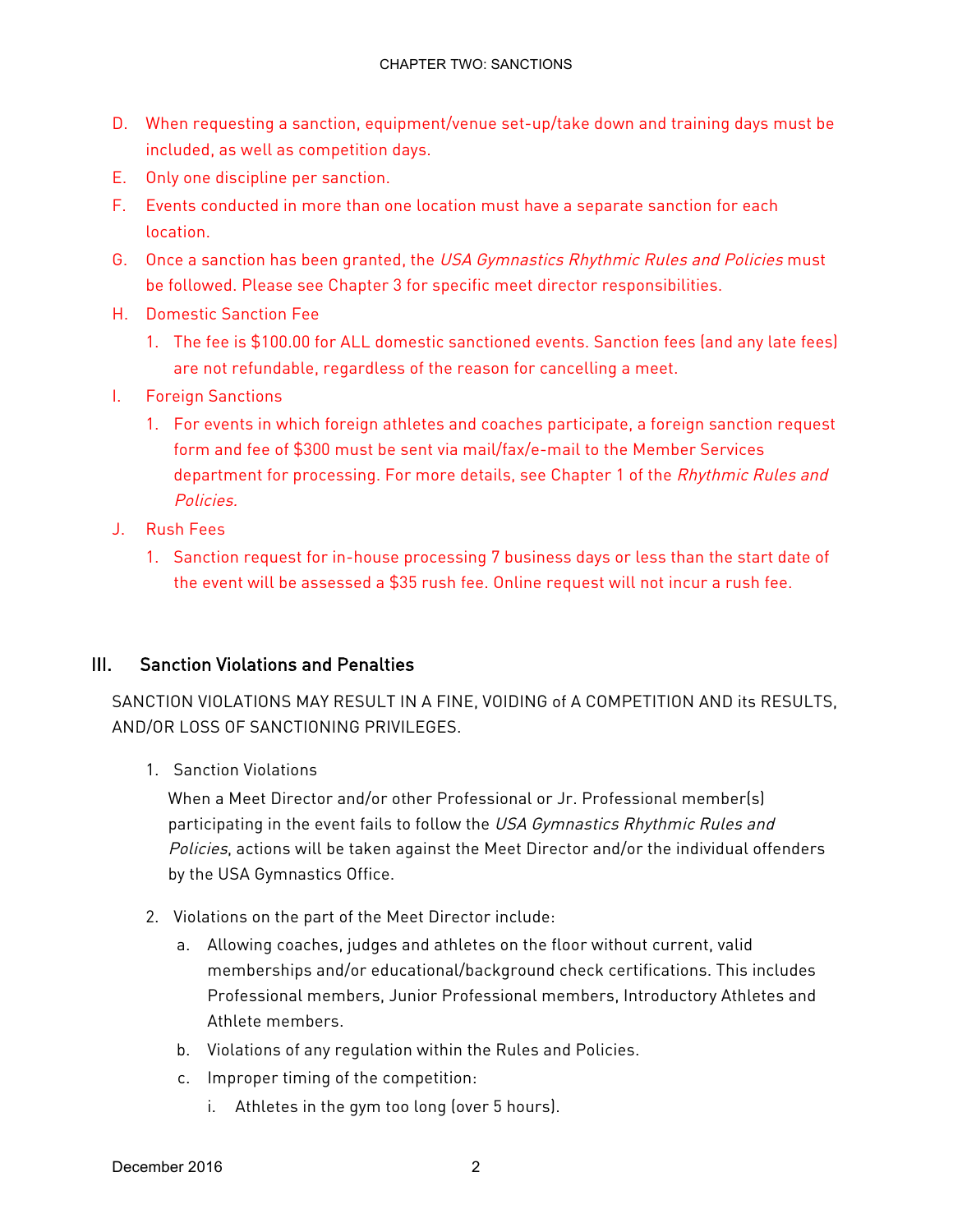- ii. Starting the warm-ups before 7:30 A.M.
- iii. Finishing after 10:00 P.M due to poor scheduling
- d. Failure to return required sanction forms and athlete fees by the designated deadline.
- e. Failure to return sanction paperwork form in the allotted time allowed.
- f. Altering USA Gymnastics language on sanction report form
- g. Failure to obtain signatures/initials of officials/coaches on the sanction report form sign-in sheet(s)
- 3. Violations on the part of a competitor
	- a. If an individual gymnast is in violation of the regulations, she will be disqualified and all awards returned. (Example: Wrong Level, wrong age division)
- 4. Violations on the part of a coach/judge
	- a. If an individual who does not have the appropriate current Professional, Jr. Professional Membership and/or educational or background check certifications, or falsifies one of the above mentioned memberships and attempts to participate on the field at a USA Gymnastics sanctioned competition
	- b. Violations of any regulation within the Rules and Policies.
- 5. Meet Director Penalties for Violations
	- a. A meet director may receive the following penalties for violating any of the above stated violations.
		- i. A first time violation results in a fine of \$100 for one violation plus \$100 for each additional violation associated with the same sanction.
		- ii. A second time violation results in a fine of \$500 for one violation plus \$500 for each additional violation associated with the same sanction.
		- iii. A third time violation results in a fine of \$1000 for one violation plus \$500 for each additional violation associated with the same sanction, and a one-year suspension of sanctioning privileges.
	- b. Fines apply only to the individual and/or the Meet Director.
	- c. Hosting institutions may also be denied sanctioning privileges if violations are repeated with multiple Meet Directors.
	- d. The State Administrative Committee Chairman and/or Regional Administrative Committee Chairman will be notified of any violations by e-mail.
	- e. If a fine is assessed to a Meet Director, but not paid by the deadline indicated, the ability to sanction an event will be denied until all balances are paid.
	- f. If the violation is due to the lack of mandatory forms being returned, the ability to sanction an event will be denied until all mandatory forms are returned.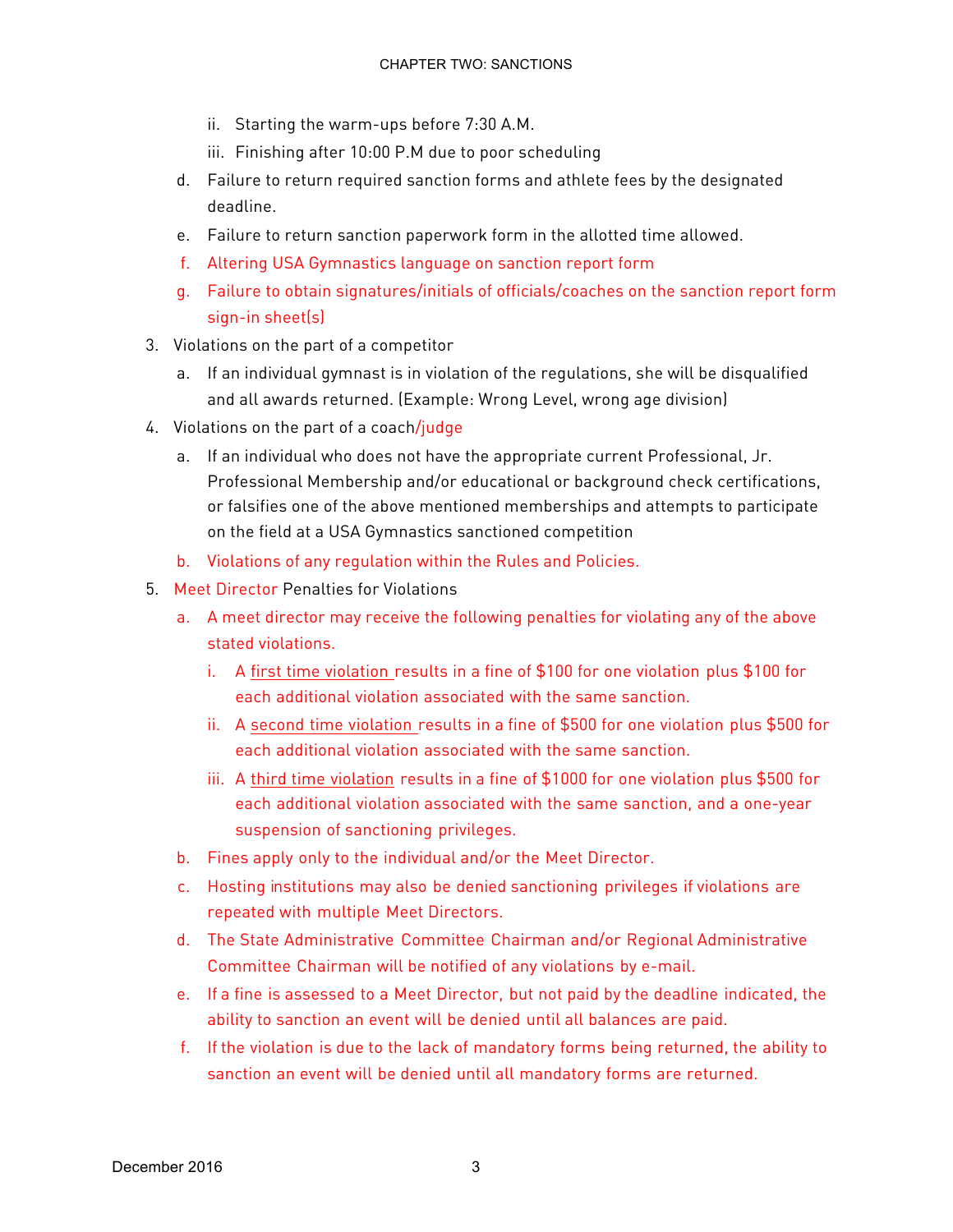- g. If a fine is assessed but not satisfied by the deadline indicated, the Meet Director's membership may be placed in a pending status.
- h. Escalating penalties accrue during the current competitive season (August 1-July 31).
- i. If a Meet Director incurs three sanction violations in one competitive season, he/she will be placed in pending status. He/she must re-take and pass the Meet Director Exam before being placed in active status.
- 6. Professional Member Penalties for Violations:
	- a. A Professional Member may receive the following penalties for violating any of the above stated violations
		- i. A first time violation results in a fine of \$100.
		- ii. A second time violation results in a fine of \$500.
		- iii. A third time violation results in a fine of \$1000 and possibly suspension of membership.
		- iv. Fines apply only to the individual and/or the meet director.
		- v. The State Chairman and/or Regional Chairman will be notified of any violations by email.
		- vi. If a fine is assessed to a professional member, but not paid by the deadline indicated, their membership will go into a pending status until all balances are paid.
		- vii. Escalating penalties accrue during the current competitive season (August 1st-July 31st)

## IV. Sanction Report Forms

- A. An official USA Gymnastics Sanction Report Form is available online. To access the report forms, visit usagym.org/pages/membership, "My Sanctions".
- B. Keep a copy of the report form, then email, fax, or mail pages 1-6 of the Sanction Report form plus all of the officials and coaches' sign-in sheet(s) to the USA Gymnastics Member Services department within 72 hours.
	- 1. Email: sanctions@usagym.org
	- 2. Fax: 317-692-5212
	- 3. Mail to: USA Gymnastics Member Services Department, 132 E. Washington St., Suite 700, Indianapolis, IN. 46204.
	- 4. Make copies of the Sanction Report Form and send them to the State Chairman within 72 hours.
	- 5. Applicable competition fees must be sent to the State/Regional Chairman of the host state (based on the physical location of the meet). See Chapter 3 Sanctions.